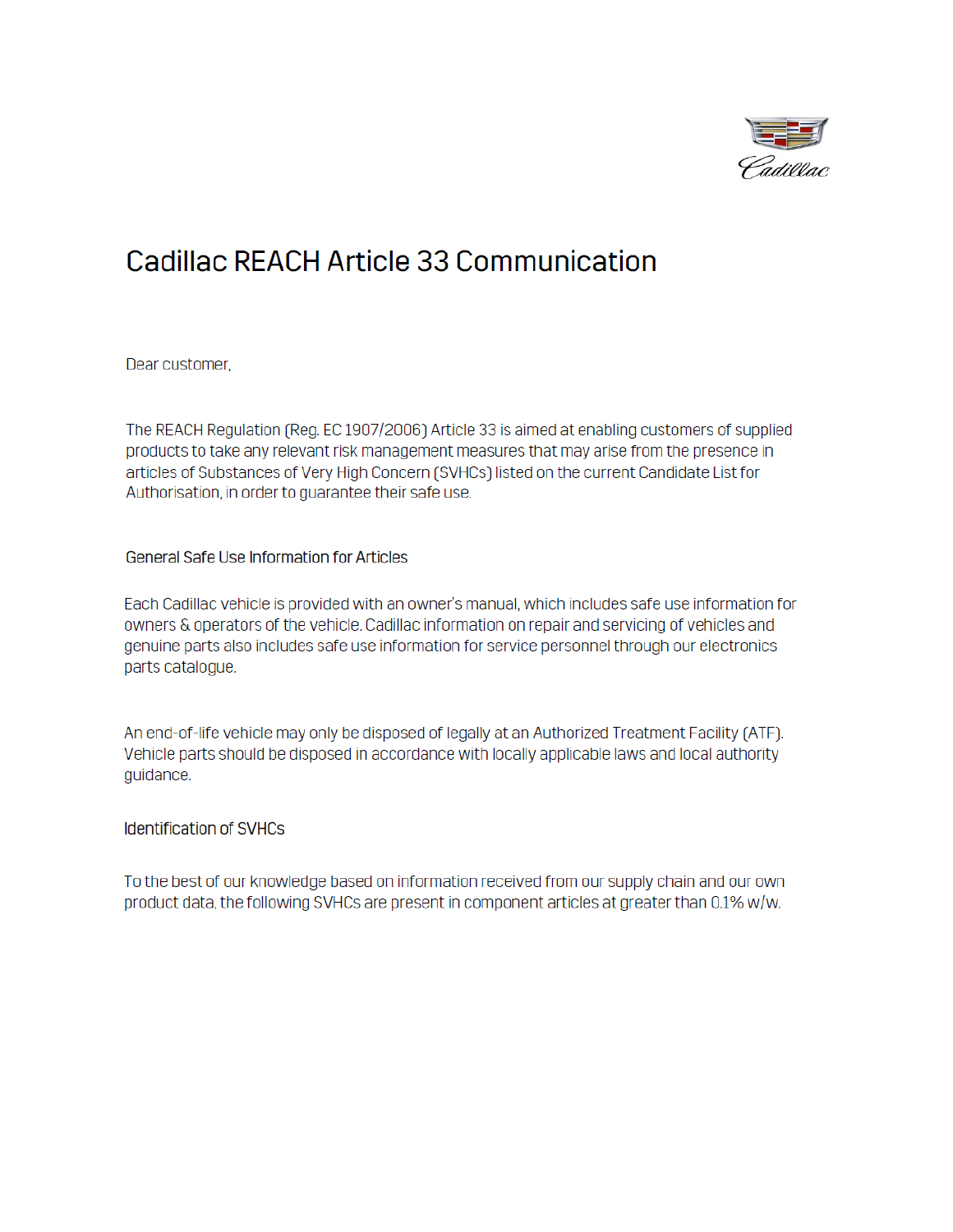## SVHC Report for Cadillac XT4 MY2023

Vehicle Area REACh Candidate List Substance (CAS)

| <b>Interior</b>                |                                                                                                                                                                                                                                                                                                                                                                                                    |
|--------------------------------|----------------------------------------------------------------------------------------------------------------------------------------------------------------------------------------------------------------------------------------------------------------------------------------------------------------------------------------------------------------------------------------------------|
| <b>Instrument Panel &amp;</b>  | $\overline{\phantom{m}}$                                                                                                                                                                                                                                                                                                                                                                           |
| Console                        |                                                                                                                                                                                                                                                                                                                                                                                                    |
| <b>Steering Wheel</b>          | Dioctyltin dilaurate (3648-18-8); Lead (7439-92-1); Lead-monoxide (1317-36-8)                                                                                                                                                                                                                                                                                                                      |
|                                |                                                                                                                                                                                                                                                                                                                                                                                                    |
| <b>Seats &amp; Safety Belt</b> | 2-Methyl-1-(4-methylthiophenyl)-2-morpholinopropan-1-one (71868-10-5); 2-(2H-<br>Benzotriazol-2-yl)-4,6-ditertpentylphenol (25973-55-1); C,C'-azodi(formamide)<br>(123-77-3); Cobalt(II) nitrate hexahydrate (10026-22-9); Diboron-trioxide (1303-86-<br>2); Lead (7439-92-1); Lead-monoxide (1317-36-8); Octamethylcyclotetrasiloxane<br>(556-67-2); Tris(2-methoxyethoxy)vinylsilane (1067-53-4) |
| <b>Interior Trim</b>           | 1,2-Benzenedicarboxylic acid, di-C7-11-branched and linear alkyl esters (68515-42-                                                                                                                                                                                                                                                                                                                 |
|                                | 4); 2-Methyl-1-(4-methylthiophenyl)-2-morpholinopropan-1-one (71868-10-5);                                                                                                                                                                                                                                                                                                                         |
|                                | 4,4'-Isopropylidenediphenol (80-05-7); 6,6'-Di-tert-butyl-2,2'-methylenedi-p-                                                                                                                                                                                                                                                                                                                      |
|                                | cresol (119-47-1); Lead (7439-92-1); Lead-monoxide (1317-36-8); Lead titanium                                                                                                                                                                                                                                                                                                                      |
|                                | zirconium oxide (12626-81-2);                                                                                                                                                                                                                                                                                                                                                                      |
| <b>Customer Switches</b>       | 2-Methyl-1-(4-methylthiophenyl)-2-morpholinopropan-1-one (71868-10-5); Lead                                                                                                                                                                                                                                                                                                                        |
|                                | (7439-92-1); Lead-monoxide (1317-36-8)                                                                                                                                                                                                                                                                                                                                                             |
| <b>Driver Information,</b>     | 1-Methyl-2-pyrrolidone (872-50-4); 2-(2H-Benzotriazol-2-yl)-4,6-                                                                                                                                                                                                                                                                                                                                   |
| Infotainment &                 | ditertpentylphenol (25973-55-1); 2-Methyl-1-(4-methylthiophenyl)-2-                                                                                                                                                                                                                                                                                                                                |
| <b>Telematics</b>              | morpholinopropan-1-one (71868-10-5); 4,4'-Isopropylidenediphenol (80-05-7);                                                                                                                                                                                                                                                                                                                        |
|                                | 6,6'-Di-tert-butyl-2,2'-methylenedi-p-cresol (119-47-1);                                                                                                                                                                                                                                                                                                                                           |
|                                | Decamethylcyclopentasiloxane (541-02-6); Diboron-trioxide (1303-86-2); Lead                                                                                                                                                                                                                                                                                                                        |
|                                | (7439-92-1); Lead-monoxide (1317-36-8); Lead titanium zirconium oxide (12626-                                                                                                                                                                                                                                                                                                                      |
|                                | 81-2); Octamethylcyclotetrasiloxane (556-67-2); Tris(nonylphenyl)phosphite                                                                                                                                                                                                                                                                                                                         |
|                                | $(26523 - 78 - 4)$                                                                                                                                                                                                                                                                                                                                                                                 |
| <b>Interior (Other)</b>        |                                                                                                                                                                                                                                                                                                                                                                                                    |
| <b>Body - Handles</b>          | 2-(2H-Benzotriazol-2-yl)-4,6-ditertpentylphenol (25973-55-1);                                                                                                                                                                                                                                                                                                                                      |
|                                | Decamethylcyclopentasiloxane (541-02-6); Octamethylcyclotetrasiloxane (556-67-                                                                                                                                                                                                                                                                                                                     |
|                                | 2)                                                                                                                                                                                                                                                                                                                                                                                                 |
|                                |                                                                                                                                                                                                                                                                                                                                                                                                    |